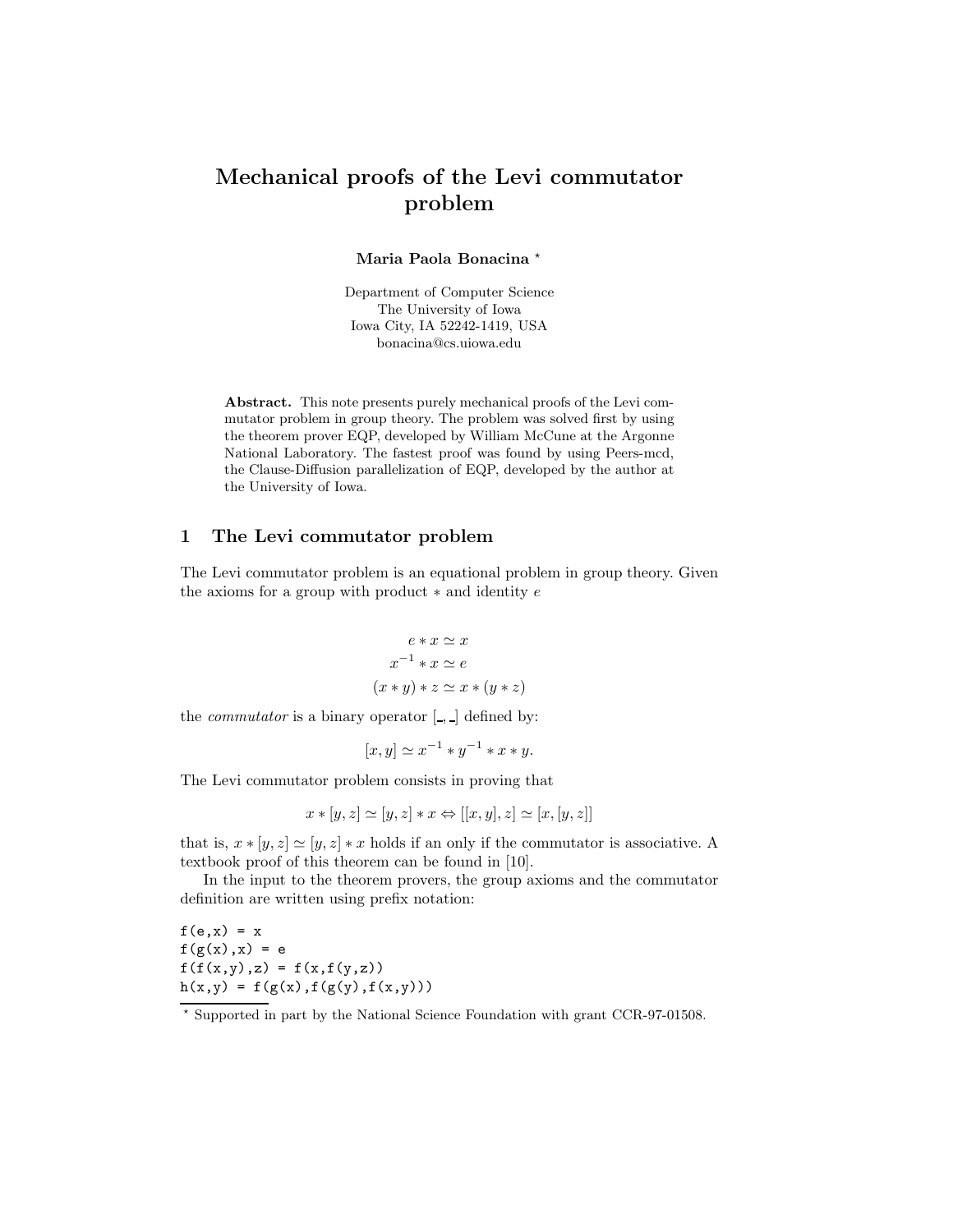where  $f$  is the product,  $g$  is the inverse, and  $h$  is the commutator. The theorem is broken into two parts, the implication  $\Rightarrow$  and the implication  $\Leftarrow$ . The  $\Rightarrow$ direction assumes

 $f(x,h(y,z)) = f(h(y,z),x)$  $h(h(a,b),c)$  !=  $h(a,h(b,c))$ 

where the second formula is the negation of the associativity of the commutator (i.e., there exist elements, denoted by the Skolem constants  $a, b$  and  $c$ , for which h is not associative). The  $\Leftarrow$  direction assumes

 $h(h(x,y),z) = h(x,h(y,z))$  $f(a,h(b,c))$  !=  $f(h(b,c),a)$ 

where the second formula is the negation of  $f(x, h(y, z)) \simeq f(h(y, z), x)$  (i.e., there exist elements, denoted by the Skolem constants  $a, b$  and  $c$ , for which the property  $f(x, h(y, z)) \simeq f(h(y, z), x)$  does not hold).

The  $\Rightarrow$  direction is easy: it can be proved by Otter (version 3.0.4) [13] in auto mode (i.e., with the strategy chosen automatically by the prover) in 0.07 sec (hence 1 sec of wall-clock time; all run times in this paper are obtained on workstations HP B132L+ with 256M of memory). The  $\Leftarrow$  direction is the challenge: a fully automated proof by Otter has not been obtained so far. The rest of this paper presents completely automatic proofs of this problem generated by the provers EQP and Peers-mcd.

To mention a bit of history, a different problem involving the commutator in group theory (proving that  $x^3 \simeq e$  implies  $h(h(x, y), y) \simeq e$ ) was a challenge problem in the early days of equational theorem proving [15, 1, 11].

# 2 The theorem prover EQP

EQP implements contraction-based strategies for equational reasoning (e.g., [5] for a general treatment), with associativity and commutativity (AC) built-in. The following summary does not include features (e.g., reasoning modulo AC) that were not used to solve the Levi commutator problem. A more complete description of EQP can be found in [14, 3].

Contraction-based strategies assume a well-founded ordering  $\succ$  on terms, typically a complete simplification ordering [9]. In EQP, this ordering is a recursive path ordering [7], built from a total precedence on the function symbols. The user gives the precedence in the input file, and the prover completes it if it is not total. Function symbols have lexicographic status by default, and multiset status if specified in the input file. An input or generated equation  $s \simeq t$  is oriented into  $s \to t$ , if  $s \succ t$ . If  $s \# t$  (neither  $s \succ t$  nor  $t \succ s$ ), EQP "flips" the equation: it stores it as two pairs  $s \simeq t$  and  $t \simeq s$ .

Similar to Otter, EQP has a default strategy that the user can modify by assigning values to parameters in the input file. The proofs of the Levi commutator problem were obtained by using the default inference system, which includes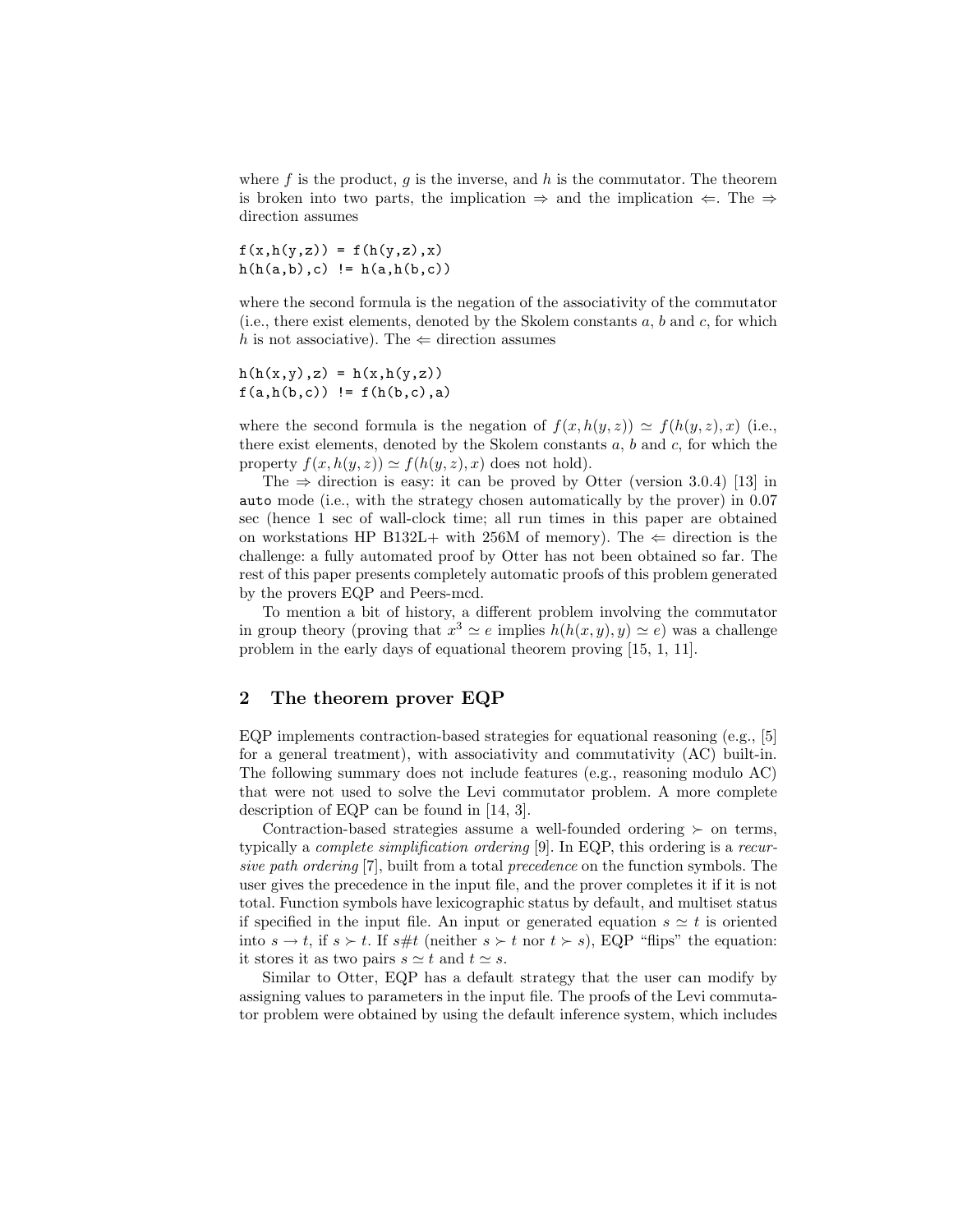paramodulation, simplification, and subsumption. EQP applies paramodulation to the left side of stored rewrite rules or equations. If  $s\#t$ , EQP considers for paramodulation s in  $s \simeq t$  and t in  $t \simeq s$ . Simplification applies as simplifiers only the rewrite rules, not the equations. EQP inherited from Otter an inference rule called deletion by weight, which deletes all generated equations whose weight is larger than a maximum weight (parameter max-weight) given in the input file. Normally, the weight of a term is equal to the number of its symbols, and the weight of an equation is the sum of the weights of its sides. This inference rule obviously makes any strategy incomplete, but it is useful in practice.

EQP features two search plans, the *given-clause algorithm* and the *pair al*gorithm. The given-clause algorithm is the same of Otter and it is the default search plan. It works with a list of clauses to be selected, called sos for historical reasons (the Set of Support strategy of [17]), and a list of clauses already selected, called usable, because these clauses can be used for inferences. It selects a given clause from sos, makes all expansion inferences between the given clause and the clauses in usable, process and appends to sos the non-trivial normal forms of all clauses thus generated, moves the given clause from sos to usable, and repeats.

The pair algorithm works on an *index* of all possible pairs of equations existing in the database (e.g., [6, 16, 12] for indexing techniques). It selects a pair from the index, performs all expansion inferences between the equations in the pair, if at least one of them belongs to sos, and repeats. The partition of the equations into sos and usable is relevant, because no inferences are performed on two equations in usable.

Contraction is handled in the same way regardless of whether the given-clause algorithm or pair algorithm is adopted. Each newly generated clause is normalized right after generation *(forward contraction)*. If the clause is not deleted, its normal form is applied to contract other clauses (backward contraction).

By default, clauses/pairs to be selected are sorted by increasing length, so that the shortest one is picked next. This amounts to best-first search with the length of the clause as heuristic evaluation function. The pick-given-ratio parameter, also inherited from Otter, allows one to add some breadth-first search. If the value of  $\text{pick-given-ratio}$  is k, the search plan selects the oldest candidate every k choices.

# 3 The proofs by EQP

The first proof for the difficult half of the Levi commutator problem was found by EQP (version 0.9) with the following input (% precedes comments):

```
set(lrpo). \frac{1}{2} wse a lexicographic recursive path ordering
lex([a,b,c,e,f(x,x),g(x),h(x,x)]). % set the precedence
set(para_pairs). % use the pair algorithm as search plan
assign(max_mem, 80000).
assign(max_weight, 49).
```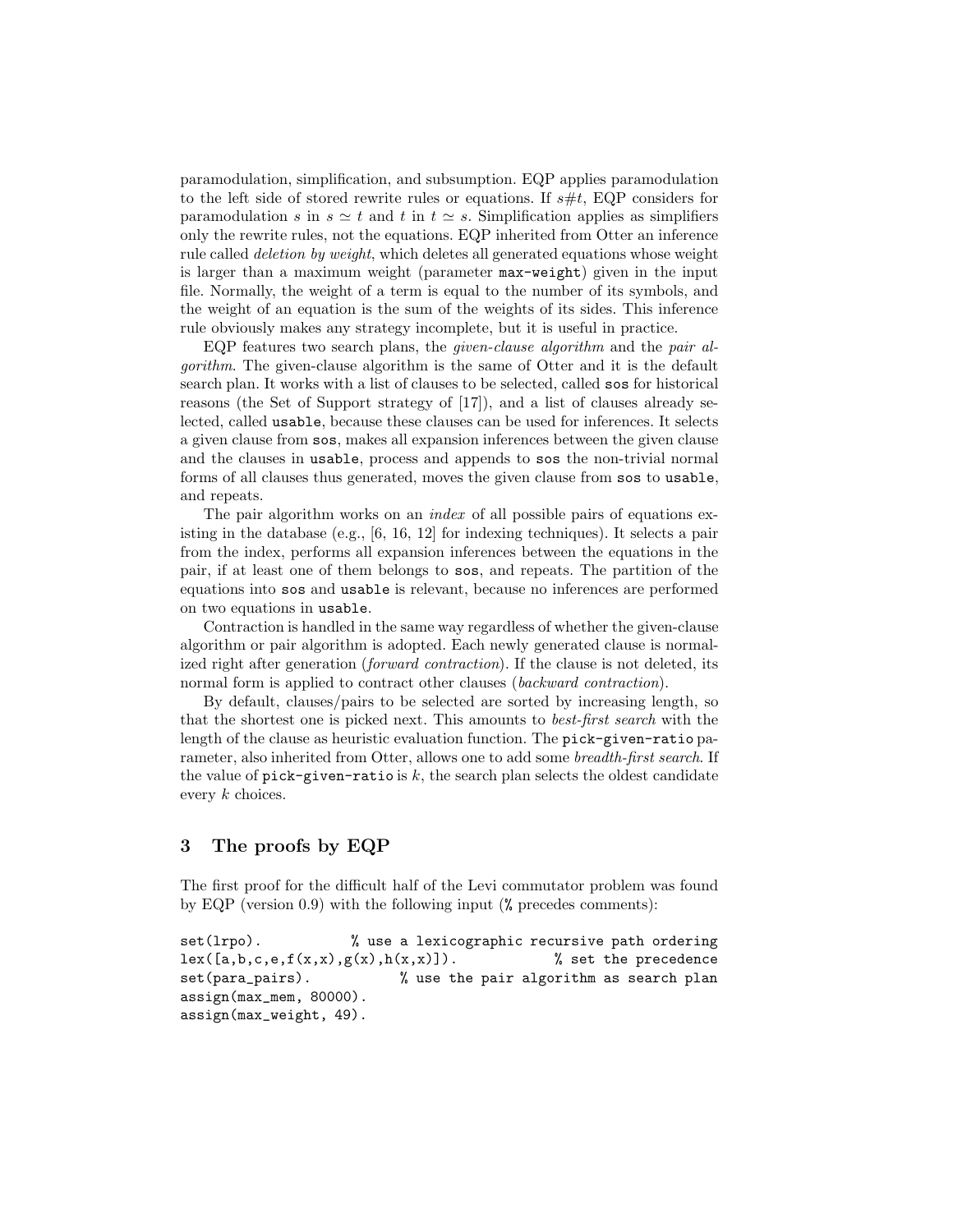```
assign(pick_given_ratio, 4).
end_of_commands.
list(usable).
f(a,h(b,c)) != f(h(b,c),a). % Denial of conclusion
end_of_list.
list(sos).
f(e,x) = x. \% Group axioms
f(g(x),x) = e.f(f(x,y),z) = f(x,f(y,z)).h(x,y) = f(g(x), f(g(y), f(x,y))). % Definition of commutator
% Theorem: commutator is associative implies x*[y,z] = [y,z]*x.
h(h(x,y),z) = h(x,h(y,z)). % Hypothesis
end_of_list.
```
The precedence  $a \prec b \prec c \prec e \prec f \prec g \prec h$  was chosen because it orients the definition of commutator into a rewrite rule  $h(x, y) \rightarrow f(g(x), f(g(y), f(x, y)))$ . The input equations were put in sos, except the denial of the conclusion in usable, to obtain a pure forward-reasoning behaviour. Actually, putting the denial of the conclusion in usable is irrelevant, because it is simplified by the definition of commutator during the processing of the input, and the resulting normal form is placed in sos. Given this input, EQP found a contradiction after 148.96 sec and terminated in 163 sec of wall-clock time, after generating 96,219 equations, 9,657 of which were kept (that is, not deleted by contraction).

In other experiments the three group axioms were moved from sos to usable. This amounts to a strategy that is more oriented towards backward-reasoning, because it does not perform all the inferences between the axioms. With the input thus modified, a contradiction was found after 127.77 sec, and EQP terminated in 145 sec of wall clock time, after generating 96,846 equations and keeping 9,854 of them.

#### 3.1 Tuning the parameters of the system to find a proof

Several parameters control a search by EQP. The parameter max-mem represents the maximum number of kilobytes that the system is allowed to allocate. Typically, one would start with a relatively low value, e.g., 20, 000, and raise it if the prover runs out of memory. The value 80, 000 is high for this parameter: it was chosen fairly early in the experimentation, in order to be sure to have plenty of memory. Not too surprisingly, it turned out to be unnecessarily high: the two proofs found with max-weight equal to 49 used 22, 949 and 23, 437 dynamically allocated kilobytes, respectively.

However, EQP runs out of memory with max-mem 80, 000, if no max-weight is set. For this parameter, there are two rules of thumb. If the prover runs out of memory, then decrease max-weight. If the prover terminates without finding a proof (EQP prints the message no more inferences to make), then increase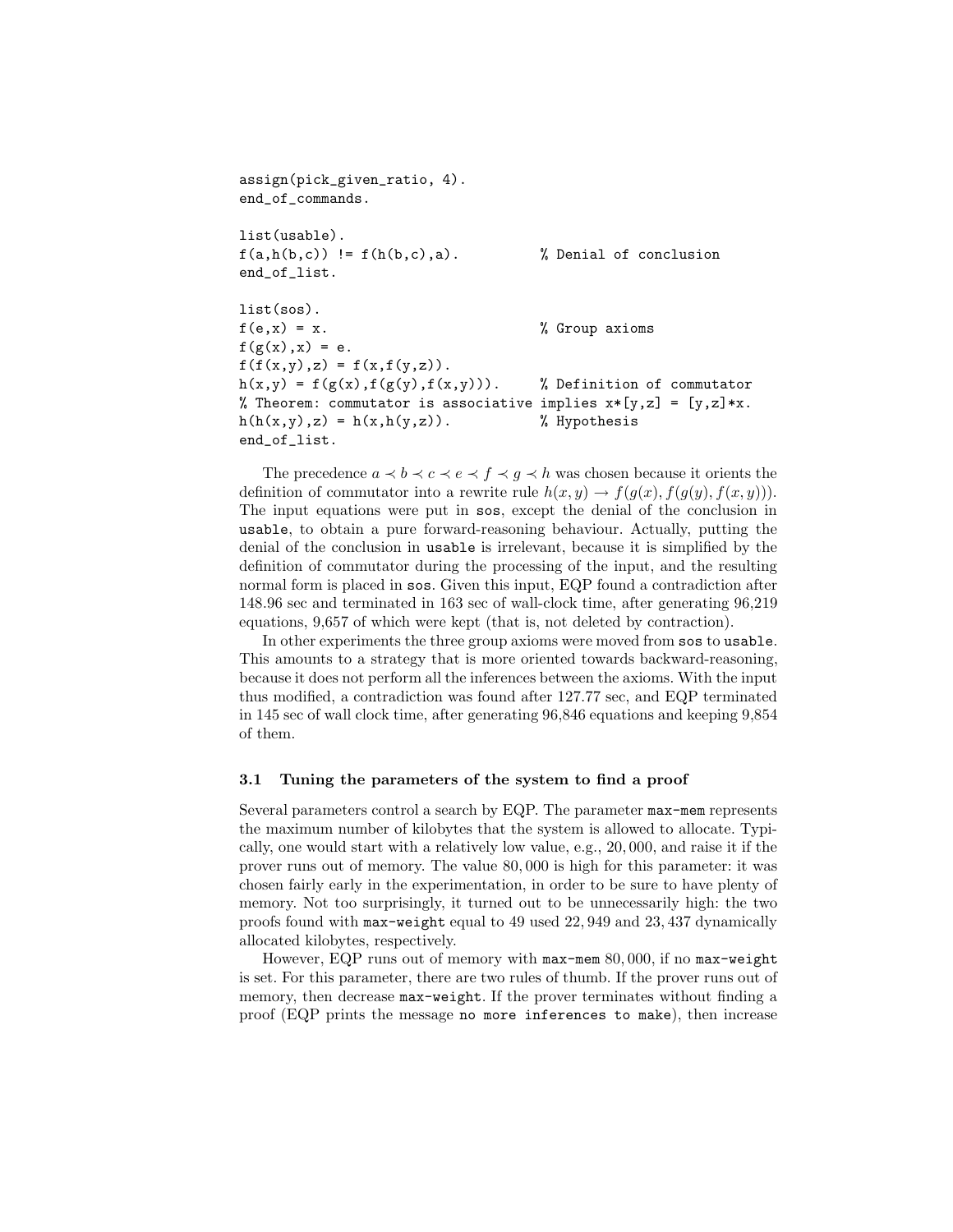max-weight. The latter rule is based on the consideration that since deletion by weight is the only (with the default inference system) or the main source of incompleteness, the prover terminated without finding a proof because too many equations were deleted by weight. Assuming that the Levi commutator problem was very difficult, max-weight was initialized to 20, which is typically a low value for this parameter. Indeed, EQP terminated without finding a proof, regardless of whether the group axioms were in usable or sos. With max-weight equal to 35, EQP terminated without finding a proof, if the group axioms were in usable, and ran out of memory, if the group axioms were in sos. For max-weight equal to 36, 40, and 48, EQP ran out of memory, regardless of whether the group axioms were in usable or sos. Finally, EQP succeeded with max-weight 49. This behaviour of the max-weight parameter contradicts the first rule of thumb given above, because the prover was running out of memory and yet it was necessary to increase max-weight. A possible explanation is that a max-weight between 36 and 48 may cause EQP to discard by weight some important simplifier, so that it runs out of memory even if max-weight is smaller.

The parameter pick-given-ratio was assigned value 4 as a first guess, because it had worked well before; since a proof was found in a reasonable time with this value, no other values were tried.

#### 3.2 Tuning the parameters of the system to improve performance

The above observation that it was necessary to increase max-weight in order to find a proof suggested to investigate what happens with max-weight greater than 49. Given the same input listed above, but with max-weight equal to 60, EQP generated an empty clause after only 60.28 sec, and terminated in 64 sec of wall-clock time, having generated 32,553 equations and kept 4,491 of them.

On the other hand, with max-weight 60, and the group axioms in usable, EQP did worse, finding a contradiction at 155.03 sec, and reporting 176 sec of wall-clock time, 75,534 equations generated, and 9,490 equations kept. A simple inspection of the proofs shows that rewrite rules from the canonical rewrite system for groups are included in both proofs: if the group axioms are in sos, these rewrite rules are derived right away, whereas they are derived later, if the group axioms are in usable. This may account for the different behaviour. Therefore, the pure forward-reasoning strategy with the more generous max-weight was the overall winner.

#### 3.3 Comparison with a guided proof by Otter

Otter can be guided to find a proof for this problem by using an ad-hoc strategy: the precedence is  $lex([a,b,c,e,h(x,x),f(x,x),g(x)])$ , which orients the commutator definition backward  $(f(g(x), f(g(y), f(x, y))) \rightarrow h(x, y))$ ; the max-weight is 20 (much lower than those afforded by the purely mechanical proofs); and the pick-given-ratio is 4 (same as in the purely mechanical proofs). The group axioms are in usable and everything else is in sos. Most important, the input file needs to include a list of "hints" in the form: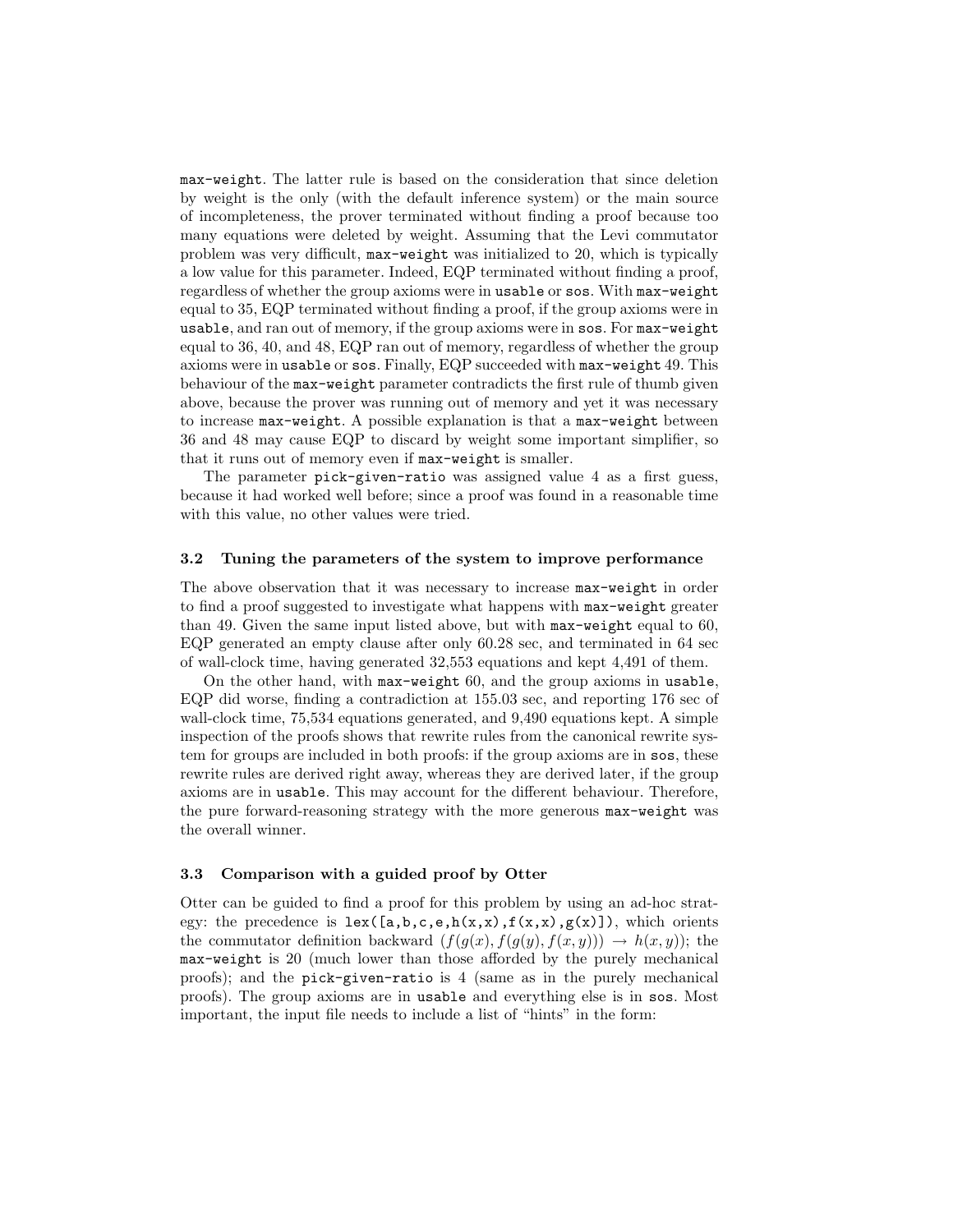```
weight_list(purge_gen).
weight(h(\$(0),f(\$(0),h(\$(0),\$(0)))), 100).
...
end_of_list.
```
The weight instruction above tells Otter to assign weight 100 to any term that matches the pattern  $h(x_1, f(x_2, h(x_3, x_4)))$ . Because max-weight is 20, all generated equations containing terms matching those in the purge-gen list are deleted. Since these patterns are provided by the user, this proof is not completely automatic.

Given this input, Otter found a contradiction at 316.08 sec, and terminated in 316.11 sec of user CPU time (425 sec of wall-clock time), after generating 871,524 equations, only 6,806 of which were kept. Note that the number of generated equations is one order of magnitude higher than in the EQP proofs.

It seems that the search plan with the pair algorithm may have played an important role in allowing EQP to find a completely mechanical proof: Otter does not have the pair algorithm, and EQP could not find a proof with the givenclause algorithm, regardless of whether the group axioms were in usable or in sos, and regardless of max-weight (e.g., it went out of memory with max-weight 49 and max-weight 60).

#### 3.4 Presentation of the proofs

In forward-reasoning strategies the generated proof is made of the ancestors of the empty clause. In EQP, each clause is stored with its identifier and its "justification," that is, the name of the inference rule that generated it, and the identifiers of its parents. As soon as an empty clause is generated, the prover reconstructs the proof by listing first the empty clause, then its parents, then the parents of each parent and so on, until it reaches input clauses. Then, this list of clauses is printed with the input clauses first and the empty clause last. Each clause is printed on a separate line preceded by its identifier, weight, and justification. For instance, the 64 sec proof begins as follows:

```
1 (wt=11) [f\ln(1)] - (f(h(b, c), a) = f(a, h(b, c))).
2 (wt=5) [] f(e,x) = x.
3 (wt=6) [] f(g(x),x) = e.
4 (wt=11) [] f(f(x,y),z) = f(x,f(y,z)).
5 (wt=13) [] h(x,y) = f(g(x), f(g(y), f(x,y))).
6 (wt=23) [back_demod(1),demod([5,4,4,4,5])]
-f(f(g(b),f(g(c),f(b,f(c,a)))) = f(a,f(g(b),f(g(c),f(b,c)))).
7 (wt=51) [demod([5,5,4,4,4,5,5])]
f(g(f(g(x), f(g(y), f(x,y)))),f(g(z), f(g(x), f(g(y), f(x,f(y,z))))) =
f(g(x),f(g(f(g(y),f(g(z),f(y,z)))),f(x,f(g(y),f(g(z),f(y,z))))).
8 (wt=51) [flip(7)]
f(g(x),f(g(f(g(y),f(g(z),f(y,z)))),f(x,f(g(y),f(g(z),f(y,z))))) =
f(g(f(g(x), f(g(y), f(x,y)))),f(g(z), f(g(x), f(g(y), f(x,f(y,z)))).
```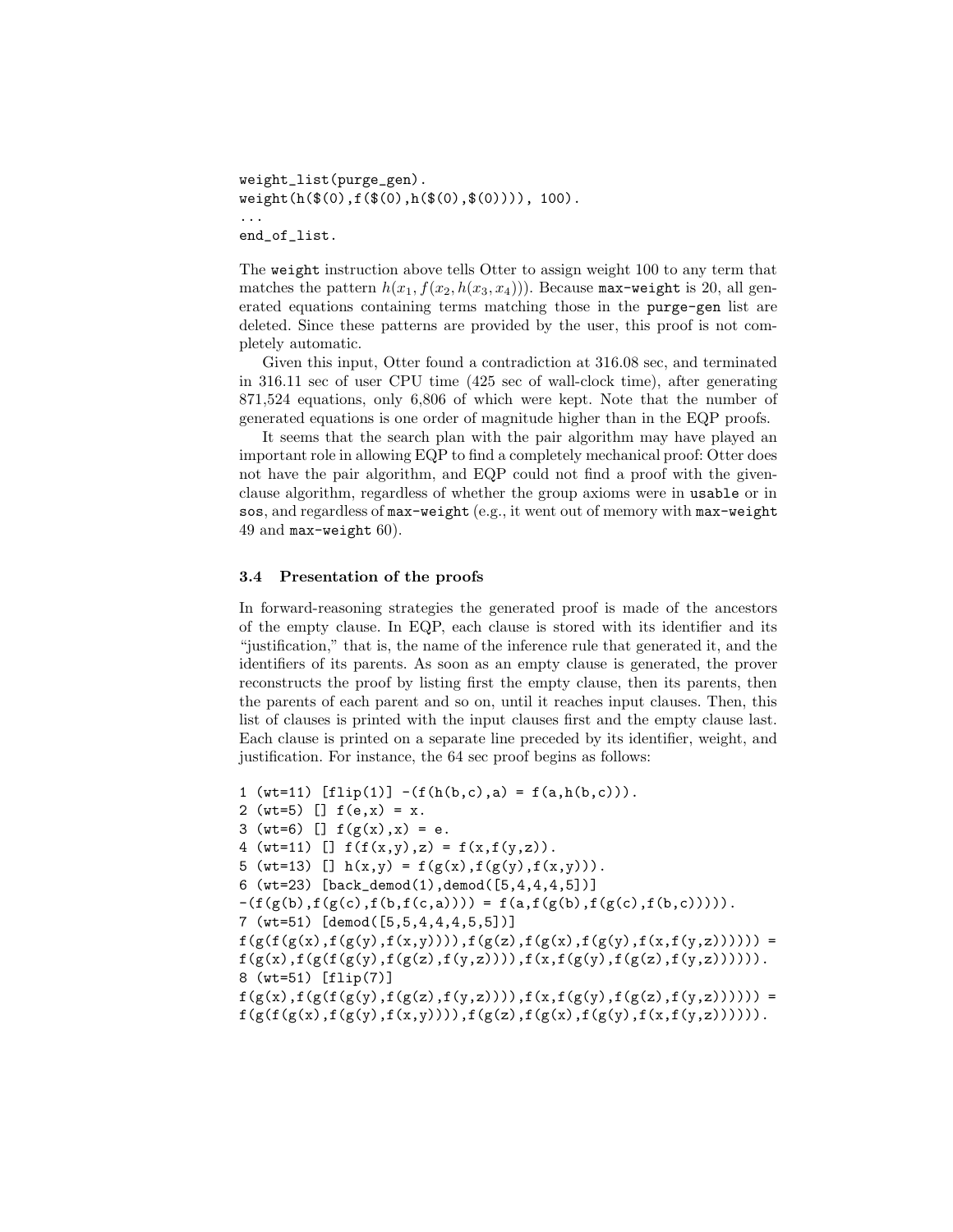```
9 (wt=8) [para(3,4), demand([2]), flip(1)] f(g(x), f(x,y)) = y.10 (wt=6) [para(2,9)] f(g(e),x) = x....
```
Input equations have empty justification, except equation 1 which is the result of flipping the denial of the conclusion. (Note that negation is denoted by the infix operator != in the input, by the prefix operator - in the ouput.) Equation 6 is the result of simplifying 1 by equation 5, then 4, applied three times, and then 5 again. Because 1 was an existing equation, this is backwardsimplification, as indicated by the code back-demod. Equation 7 is the result of normalizing associativity of the commutator, and equation 8 is the result of orienting 7. Equation 9 is generated by paramodulating 3 into 4, simplifying the result by 2 (forward simplification) and orienting it. Paramodulating 2 into 9 generates equation 10. The entire proof is made of 215 equations.

This proof was the fastest but not the shortest: the first proof by EQP (group axioms in sos, max-weight 49) contains 123 equations; the second proof (group axioms in usable, max-weight 49) has 193 equations; and the slowest one (group axioms in usable, max-weight 60) has 281. The guided proof by Otter includes 138 equations. Therefore, the pure forward-reasoning strategy with the more conservative max-weight generates the shortest proof. This instance confirms that proof length is not a suitable measure of complexity for theorem proving, because a shorter proof may take longer time.

# 4 The distributed theorem prover Peers-mcd

Peers-mcd is the parallelization of EQP, according to the Modified Clause-Diffusion method for distributed deduction. A Clause-Diffusion strategy launches concurrent, asynchronous, deductive processes to search in parallel the space of the problem. Each process executes a theorem-proving strategy, develops its own derivation, and builds its own database of clauses. The search space is subdivided among the processes, which cooperate to find a proof, and communicate by broadcasting the clauses they generate. As soon as one of them succeeds, all processes halt.

When Peers-mcd is invoked on a problem, it starts n processes, if n is the number of processes specified on the command line. Each process runs on a different workstation, and all processes execute the same code, which incorporates the code of EQP and uses MPI for message passing [8]. The workstations involved are specified by the user in a "procgroup" file. Process  $p_0$  reads the input file and broadcasts to the other processes the input equations and parameters. Then, *n* processes  $p_0, \ldots, p_{n-1}$  execute the strategy on the given problem.

A key issue for this type of distributed prover is how to subdivide the search space. Since the search space is infinite and unknown, the search plan of the strategy induces a subdivision of the search space by subdividing the clauses that generate it. Thus, the subdivision is built dynamically during the search. The component of the search plan that determines the subdivision is the subdivision criterion, implemented as an *allocation algorithm* to assign clauses to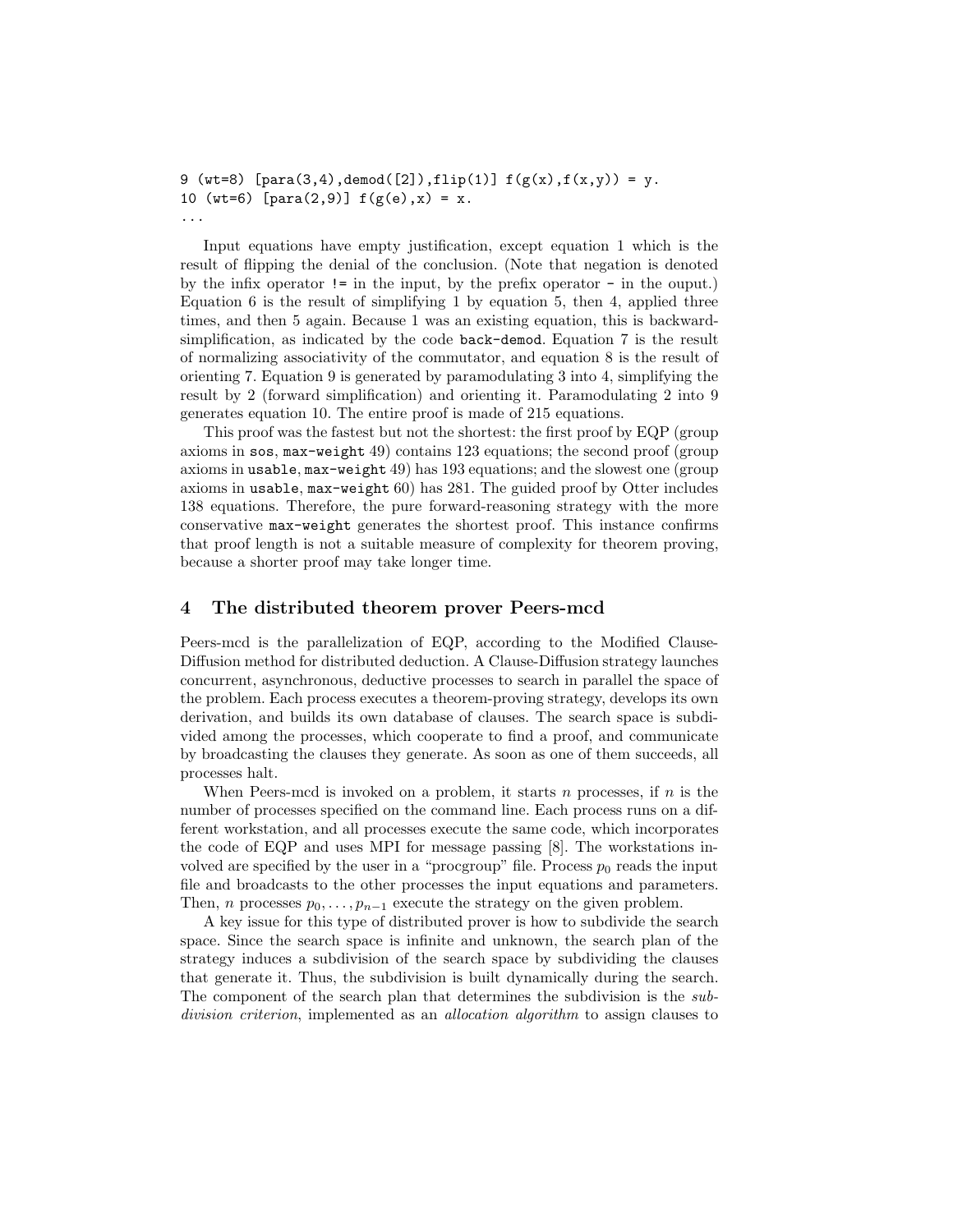processes. Since decisions are based on partial knowledge of the search space, the subdivision criteria are heuristic in nature.

Peers-mcd implements several subdivision criteria, including ancestor-graph oriented (AGO) criteria [3]. The general idea of these criteria is to use information in the ancestor-graphs of clauses to assign them to processes, in such a way to prevent the parallel searches from overlapping too much, at least in an intuitive sense.

The assignment of equations to processes determines the subdivision of the search space as follows. For paramodulation, a process executes a paramodulation step only if it owns the equation paramodulated into. For backwardcontraction, Modified Clause-Diffusion distinguishes between deletion, such as in subsumption, and replacement, such as in simplification. The former is unrestricted. For the latter, if  $\psi$  can be simplified, only the owner of  $\psi$  generates its normal form. The other processes merely delete  $\psi$ .

Complete descriptions of Clause-Diffusion, Modified Clause-Diffusion and Peers-mcd can be found in [4], [2] and [3], respectively.

# 5 The proofs by Peers-mcd

In Peers-mcd, the user can select the subdivision criterion by assigning a value to the parameter decide-owner-strat. Therefore, Peers-mcd was given the same input as EQP, with one additional line:

#### assign(decide\_owner\_strat, 4). % subdivision crit. para-parents

The criterion para-parents is an AGO criterion of type parents. These criteria have the property of assigning equations with the same parents to the same process. The intuition is that equations with the same parents are in the same neighborhood in the seach space: giving them to different processes might bring those processes to search in the same area, with consequent overlap and waste of resources. In order to make sure that equations with the same parents belong to the same process, it is sufficient to make the allocation algorithm a function of the identifiers of the parents: if the identifiers are the same, the destination process is the same. Different criteria may be defined depending on the notion of parents and the chosen function. The criterion para-parents only considers paramodulation parents, and uses addition modulo the number of processes. Thus, if  $\varphi$  was generated by paramodulating  $\psi_1$  into  $\psi_2$ , or vice versa,  $\varphi$  is assigned to process  $p_k$ , where  $k = id(\psi_1) + id(\psi_2) \mod n$ . If  $\varphi$  was generated by flipping  $\varphi'$ ,  $\varphi$  is assigned to the same process that owns  $\varphi'$ . If  $\varphi$  was generated by backward-contraction, or was an input equation, it is assigned to  $p_0$ .

Peers-mcd was tried first with max-weight 49. With this max-weight, EQP did better with the three group axioms in usable, finding a contradiction in 127.77 sec, and terminating after 145 sec of wall-clock time. Therefore, Peers-mcd also started with the axioms in usable. Using two processes, Peers-mcd found a contradiction after 71.43 sec, and terminated in 88 sec of wall-clock time, which represents a speed-up of 1.65 (ratio of wall-clock times) and efficiency 0.82. Also,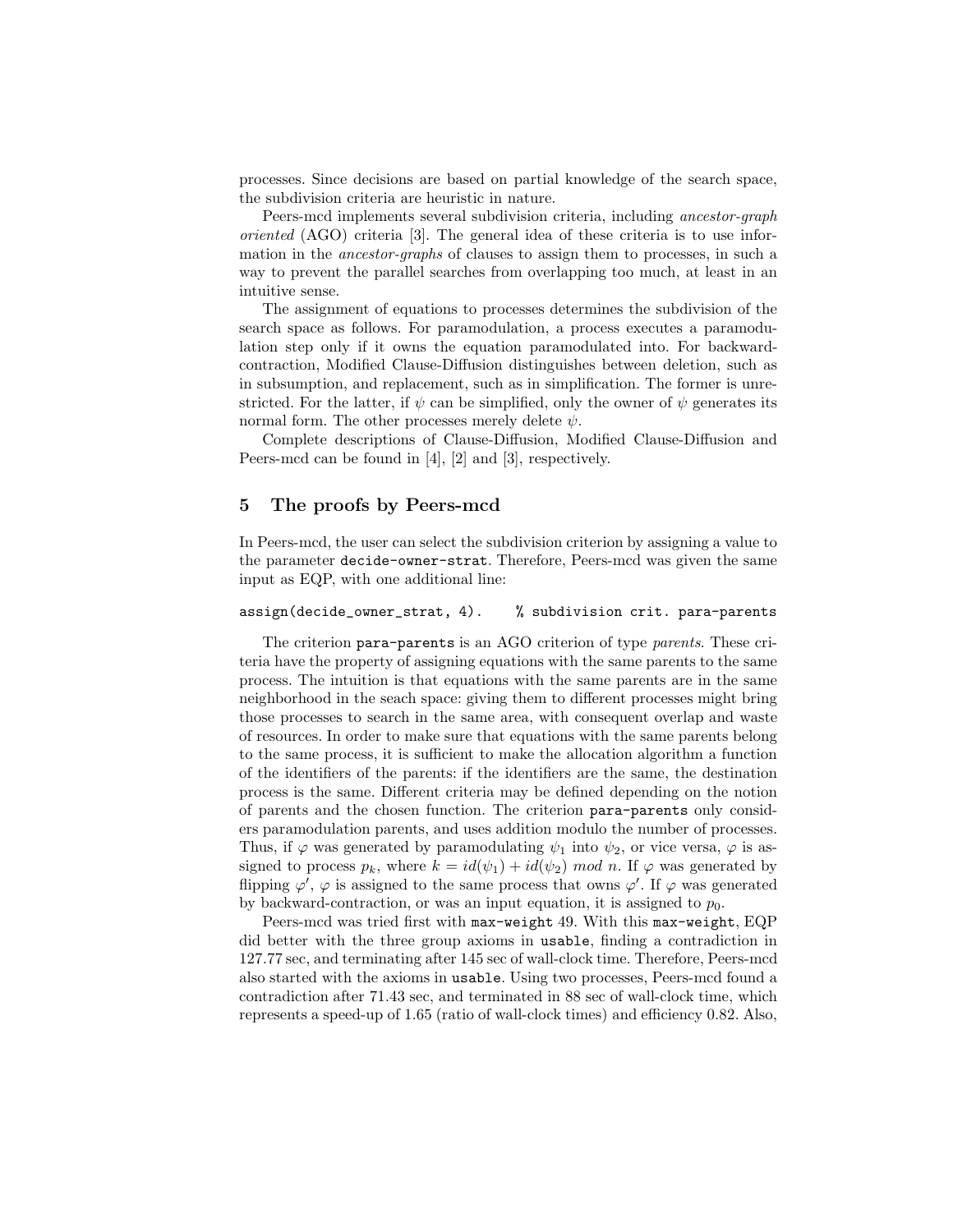EQP generated 96,846 equations, keeping 9,854, whereas Peers-mcd generated only 38,126 equations, and kept 7,348 of them (these numbers for Peers-mcd are the sums of the numbers for the two processes). The proof by Peers-mcd is made of 123 equations, and is therefore shorter than the proof found by EQP with the same input (193 equations).

Then, the experiment was repeated with  $max-weight{60}$  and the group axioms in sos. This was the best configuration for EQP, which produced a contradiction in 60.28 sec, and halted in 64 sec of wall-clock time. With this input and two processes, Peers-mcd generated a contradiction in 22.51 sec, and halted in 27 sec of wall-clock time, yielding a super-linear speed-up of 2.37, with efficiency 1.18. The number of generated equations was 18, 374 (2, 831 kept), significantly smaller than the 32,553 (4,491 kept) reported by EQP. The distributed prover also found the shortest proof, made of only 88 equations, while the proof by EQP with this input included 215 equations, and the shortest of all EQP proofs listed 123 equations. Using more processes or other subdivision criteria did not improve the performance.

Both distributed proofs were found by process  $p_0$ . This may be related to the fact that criterion para-parents privileges  $p_0$  by assigning it the equations generated by backward-contraction. However, this is no general rule (that is, using  $\texttt{para-parents}$  does not imply that  $p_0$  finds the proof). Furthermore, both proofs contained equations of all kinds, generated by  $p_0$  and belonging to  $p_0$ , generated by  $p_0$  and belonging to  $p_1$ , generated by  $p_1$  and belonging to  $p_0$ , and generated by  $p_1$  and belonging to  $p_1$ , which shows that both processes contributed to the proofs. Actually, in distributed forward-reasoning strategies, a process may help another one also by doing work that is irrelevant for the proof, since the proof is such a small fraction of the generated search space.

In summary, for both inputs that were most successful for EQP, there is a configuration of Peers-mcd that can do better, and with super-linear speed-up in the best case.

Acknowledgements Thanks to William McCune for providing the input file for the guided Otter proof, after the first EQP proof was found.

### References

- 1. W. W. Bledsoe. Non-resolution theorem proving. *Artificial Intelligence*, 9:1–35, 1977. Section written by D. Lankford.
- 2. M. P. Bonacina. On the reconstruction of proofs in distributed theorem proving: a modified Clause-Diffusion method. *J. of Symbolic Computation*, 21(4–6):507–522, 1996.
- 3. M. P. Bonacina. Experiments with subdivision of search in distributed theorem proving. In M. Hitz and E. Kaltofen, editors, *Proc. of PASCO-97*, pages 88–100. ACM Press, 1997.
- 4. M. P. Bonacina and J. Hsiang. The Clause-Diffusion methodology for distributed deduction. *Fundamenta Informaticae*, 24:177–207, 1995.